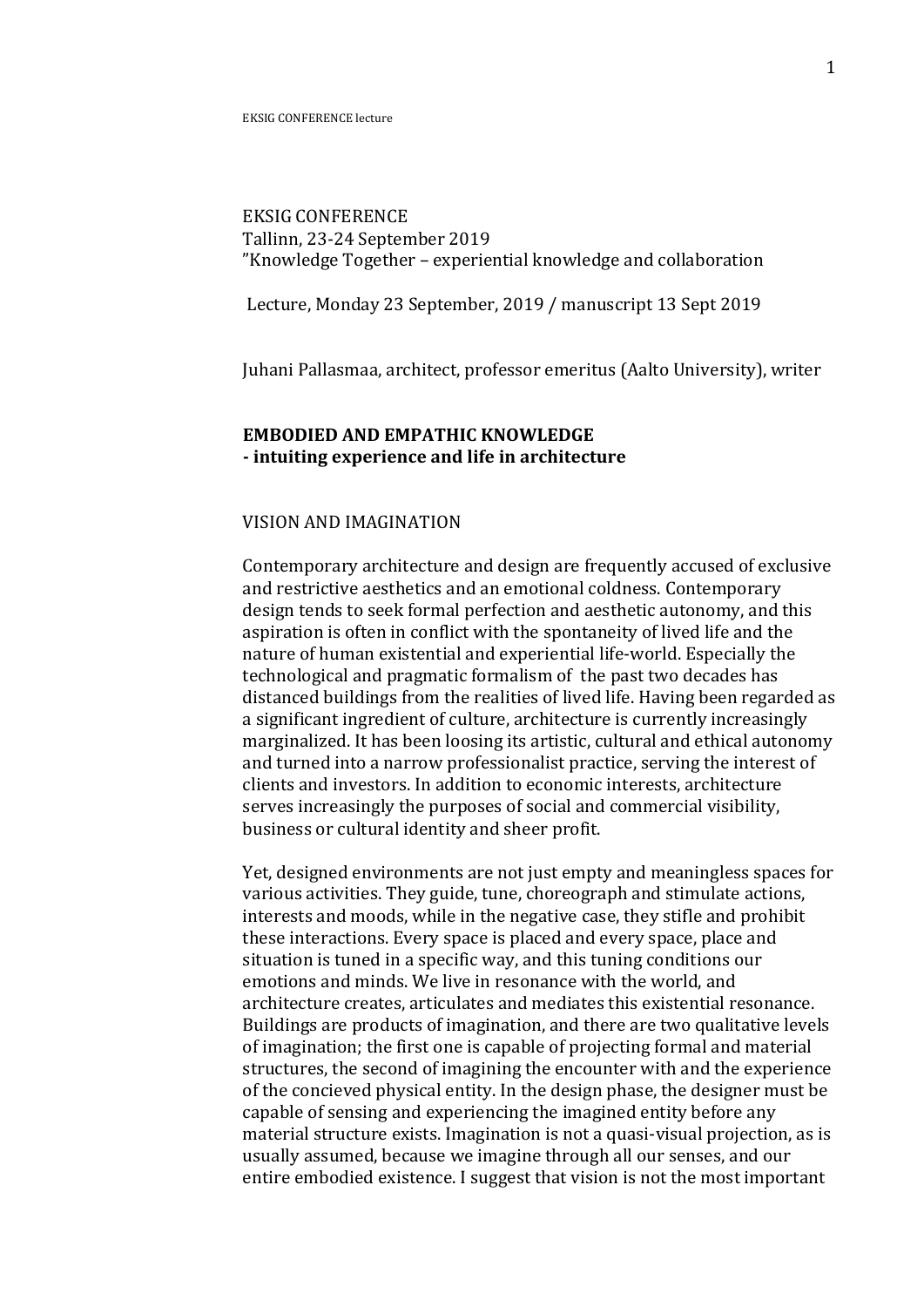sense in design at all, and the most essential qualities are encountered through our senses of touch, existence and self. I wish to argue that an architecture that only addresses vision is unsatisfactory. Today's buildings usually aim at an appealing and memorable image, but they are empty of existential meaning. Yet, the task of architecture is to ground us in our lives and settings, not to alienate us, or give us false realities.

I want to argue firmly that true architectural qualities are not merely aesthetic qualities, as the true qualities are existential, poetic, embodied, emotive and archetypally grounded. Buildings do not only give us our foothold in place and time; they also fuse our consciousness with culture and tradition. As designers and artists, our most important collaborator is tradition, the continuum of culture. This may sound regressive, but existential meanings cannot be invented, as they have to be encountered. Architecture is essentially about the world, not about itself. "We come not to see the work of art, but the world according to the work", Maurice Merleau-Ponty suggests wisely.<sup>1</sup>

### THE REALITIES OF ARCHITECTURE

In our time, architectural projects arise from and through thoroughly different realities. The client thinks of the future building through his interests and viewpoints, the architect sees the project through her artistic aspirations and values, the builder through his operational, technical and economic perspectives, and finally, the user through her experiential and practical everyday reality. The architectural critic and the historian set the building in yet another context, in a historical continuum, often rather fictitious and intellectualized. How can intentions be mediated succesfully between these differing and often conflicting realities? Alvar Aalto offers a solution to the problem of conflicting points of departure and intentions, when he writes; "In every case one must achieve a simultaneous soluion of opposites...This harmony cannot be achieved by any other means than those of  $art$ ".<sup>2</sup>

A meaningful artistic experience always extends simultaneously our understanding of the past, present and future. All architectural qualities are constituted in the act of encountering and experiencing the work. Architecture has been regarded, theorized, taught and practiced primarily as a visual discipline, and consequently, environments and buildings are developed through visual images, means and representations.

Researchers on soundscapes have, however, suggested that earliest spaces occupied by humans were selected for sonic qualities rather than vision. There is also convincing historical evidence that the human sensory world was still in the 16th century dominated by hearing and smell, and vision was far behind these two primary senses. I also wish to remind you that humans build grave structures for their dead long before they constructed any shelters for themselves. This means that the mental dimension and the imaginary reality were more important in architecture than the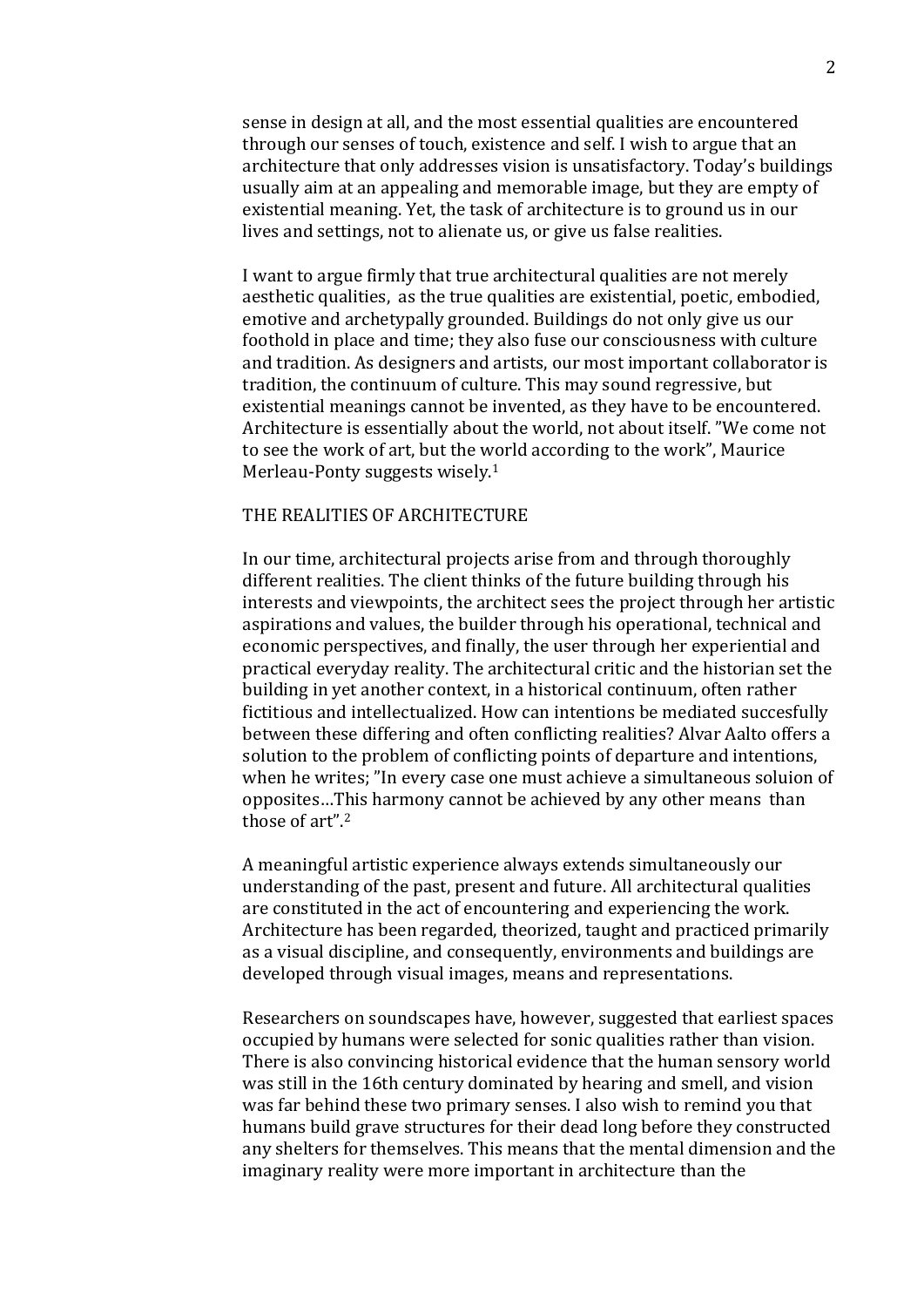practicalities of the life world. It is alarming to realize that this originary focus of architecture has almost entirely disappeard in contemporary construction.

The highest levels of architectural imagination are empatic imagination and compassion, which enable the designer to imagine the sensations, experiences and moods of the other, the future user of the space, "the little man", that Alvar Aalto often spoke of  $3$ . A gifted and experienced designer develops a syncretic imagination, which enables her to experience the designed entity and its complex atmospheres and resonances as a multisensory and existential entity. We architects can learn significantly from the thematic, atmospheric and emotive richness in the works of artists; writers, film makers, theater and film directors, dancers and visual artists. Architecture has historically developed hand in hand with the arts, but during the past decade, we have abandoned this interaction and fusion with catastrophic consequences. "It all began in painting"  $4$ , Aalto confessed and revealed that one of his masterpieces, the Villa Mairea, was decisively inspired by modern art. Artistic works fire and attune our imaginations instead of attempting to be the end results. I can confess myself that in my design work I have never looked at the works of other architects to feel inspired; I have studied paintings of Giotto, Duccio and other masters of the Siena School as well as Fra Angelico, to feel the secret life of buildings and their interplay with the human figure. True architectural images are choreographic invitations for action and feeling, and they are also always promises and gifts.

## SENSORY MULTIPLICITY IN ARCHITECTURE

Regardless of the historical dominance of vision, architecture is essentially an artform of all the senses in interaction. Especially, when we confront it in real life and experience, not in a secondary representation or theory. Our experiential sense of reality calls for the interplay and fusion of the senses. Fused into a unified experience, these sensations give rise to a multi-sensory experience and the sense of reality. "My perception is not a sum of visual, tactile and audible givens: I perceive in a total way with my whole being: I grasp a unique structure of the thing, a unique way of being, which speaks to all my senses at once", Maurice Merleau-Ponty observes <sup>5</sup>. Only this fully integrated experience can project the veracity of the real, the experiential reality of our life world..

It is evident that the visually perceived aspects of design are developed and communicated through visual means, drawings, schemes, photographs and models. But how do we conceive the auditory, haptic, olfactory or taste qualities of the building in our imagination, or the peripherally experienced atmospheres and feelings of the designed setting? We have taken the primacy of vision as given in architecture and its education, but there is evidence that man's earliest spaces were concieved or selected for sound and acoustic effects rather than visual qualities. Cultural historians also testify that until the seventeenth century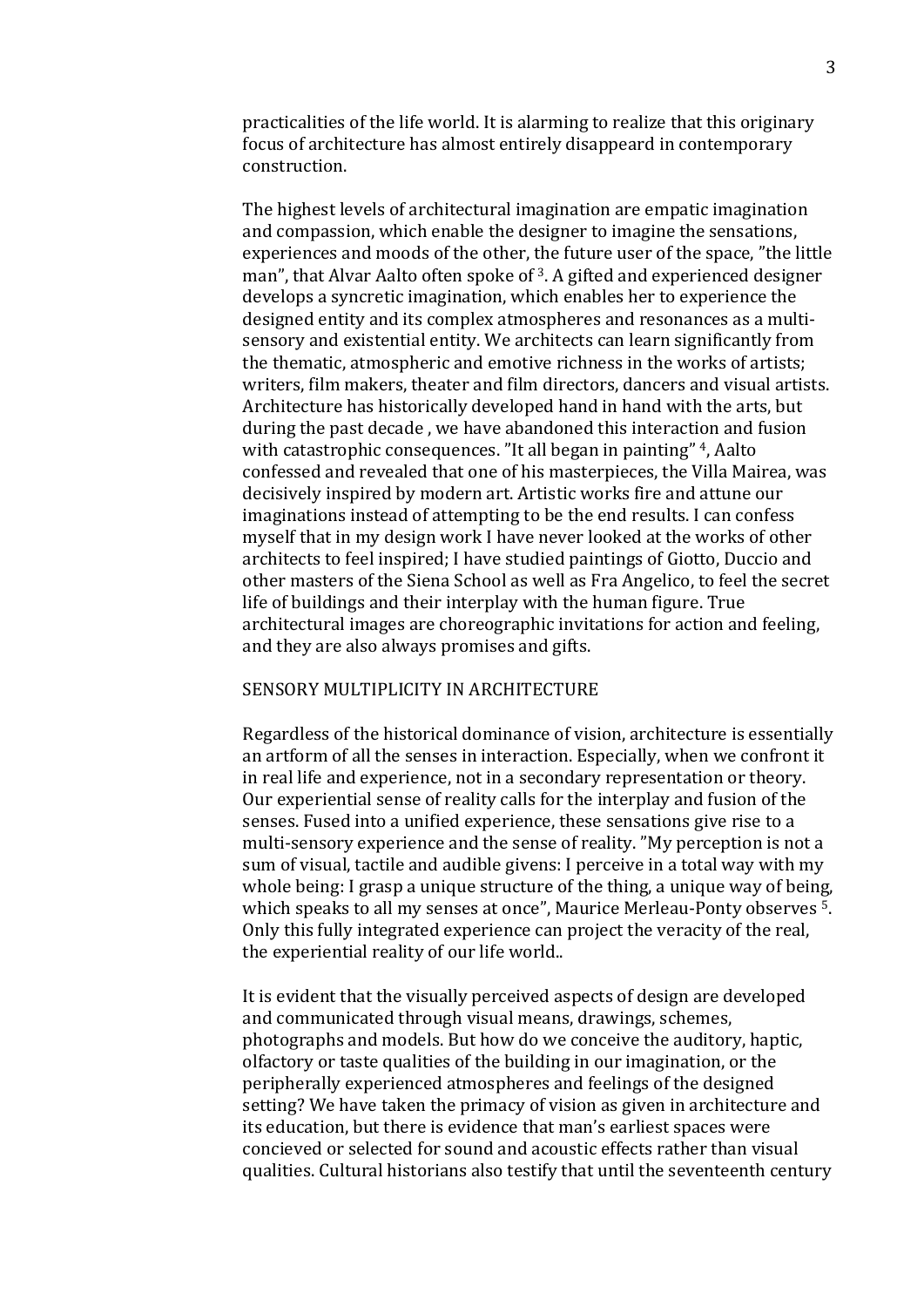the most important senses in everyday environmental experiences were hearing and smell, and vision came far behind these primary senses. Lucien Febvre, historian, gives a convincing evidence of the hierarchy of the sense: "The sixteenth century did not see first: it heard and sniffed the air and caught sounds" <sup>6</sup>. Another historian, Robert Mandrou. maks a parallel statement: Th hierarchy of the senses was not the same [as in the twxentieth century] because the eye, which rules today, found itself in third place, behind hearing and touch, and far after them. The eye that organizes, classifies and orders was not the favourxed organ of a time that preferred hearing.<sup>7</sup>

Even in visual perception there is an ideated haptic experience that informs us of materiality, weight, hardness, surface texture, and temperature. This tactile experience integrated in vision was called *modénature*, the soft rounding of the molding' by Le Corbusier in his manifesto of modern architecture  $8$  Gaston Bachelard, the philosopher of science and poetic imagery, divided images in two categories, imageries of form and material images, and he argued that the latter convey deeper emotional experiences. <sup>4</sup> The haptic qualities mediated by visual perceptions, usually unconsciously, have a crucial role in the feel of buildings and objects. The frequent uninvitingness and hardness of contemporary architecture seems to arise largely from the rejection of this hidden hapticity. As a young architect, I was thinking of my drawings solely as visual entities, but for the past four decades I have been imaginatively touching the edges and surfaces signified by the lines. I do not look at the drawing, I touch the depicted object. We touch, hear, smell and taste through vision in addition to the specialized senses. Besides, as designers we are taught to be aware of only focused vision, but unfocused peripheral, and largely unconscious, perceptions, seem to have a more important role in our experience of spatial qualities, environmental situations, atmospheres and feelings. But, how does the designer concretize these multiple and often vague experiences in his working process and how are they communicated to others participating in the design process, clients, authorities, engineers, craftsmen and builders? In fact, the experiential reality of a meaningful piece of architecture is not only the sum of its sensory properties, as it generates its own existential world, which we interact with through our sense of self and consciousness. "In a word, the cinematic [artistic] image is not a certain meaning expressed by the director [the artist], but an entire world reflected as in a drop of water", Andrei Tarkovsky, the poet of cinematic experiences argues. $9$  Or, as Jean-Paul Sartre writes poetically.  $"$  If the painter presents us with a field or a vase of flowers, his paintings are windows which are open on the whole world"  $10$ . Memorable architectural entities are similarly also entire open worlds. How do we discuss, communicate and teach these mediated and imaginary qualities, which are not physical and rational aspects of the design, as they exist in our expercience, imagination and dreams.

### DESIGNING FOR THE SUPPRESSED SENSES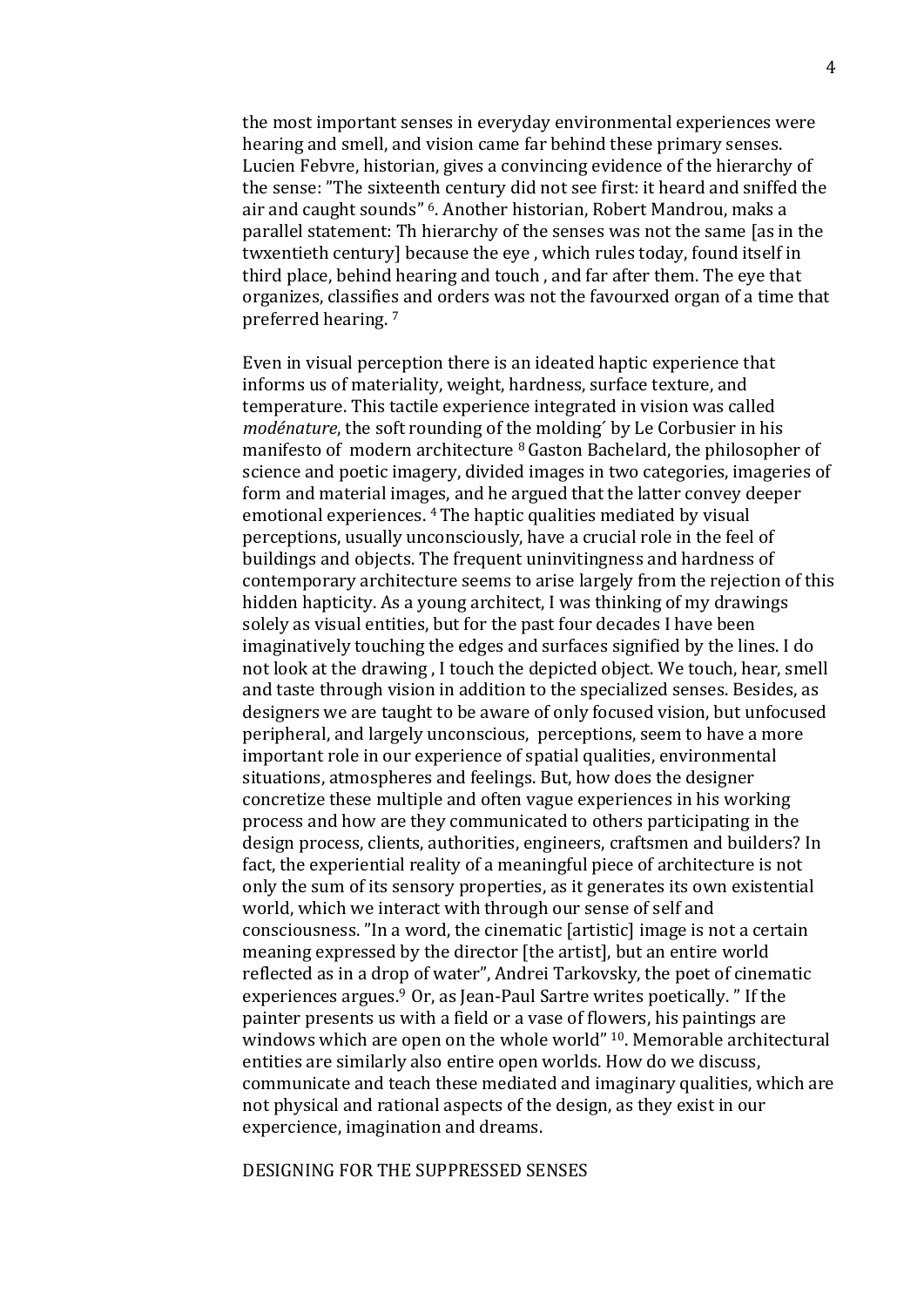Sounds and acoustic qualities are usually consciously and methodically dealt with only in the design of concert halls, auditoria and churches, but every built room and outdoor space projects its specific aural qualities. During the past two decades, sonic environments and soundscapes have become the subject of study for musicians, sound artists, psychologists and dancers, but regrettably less for architects. I have personally participated in conferences on sounscapes in Toronto, Bonn, Azor Island, Berlin and Brandenburg, and these meetings have drawn only very few architects. Are we as a profession deliberately isolating ourselves from essential interactions and inspirations? Are we defining our craft in a restricting manner?

Some of the international conferences on sonic environments have included soundwalks, excursions through ordinary urban, industrial and park environments focusing on the multitude of sounds, natural or generated by man, and their emotional meanings, both pleasurable and disturbing. The participants, including myself, are usually surprised of the richness of ordinary soundscapes, as we treat them as a peripheral phenomenon and do not notice them. We push them to the background in our conscious observation. How can an architect sense the sonic ambience of her design and communicate her intentions? How do sonic qualities become conscious objectives in the design process?

### THE NEGLECTED SENSES

Most of us would probably concider smells and tastes the least meaningful sensations in architecture. Yet, the smell of burned candles and incents of centuries, give an identifiable and memorable character to an old cathedral, and even the nearly subliminal odours of stone, brick, lime, concrete and wood materials, of which the space is built, contribute to the emotional atmosphere and sense of place, identity and reality. Every home has its unique odour, and biologists even suggest that we unconsciously select our mate through odour. Smells are everywhere and they give unnoticed identities to our experiences. Elimination of smells and often the entire sense of olfaction in our experience of space and place, is evidently a cultural choise, a form of cultural sensorship. Already in the 1960s and 70s Edward T. Hall, the American anthropologist revealed the cultural conditioning of our senses.  $11$  Even professions are identifiable with specific odours - just think of the smell of a cabinetmaker's, shoemaker's, blacksmith's or printer's workshop, or the studios of various artists. We recognize the specific smells of railway stations, libraries, department stores, market halls and sports facilities, but how can we articulate and specify the odours of the spaces we are designing? How could we expand our architectural reality to the rich world of odours? We believe that we humans have a poor sense of smell, but we rather censor this sense from our experience. As a matter of fact, we need only eight molecules of a smell in our nostrils to trigger the sensation and we can differentiate over 10.000 odours.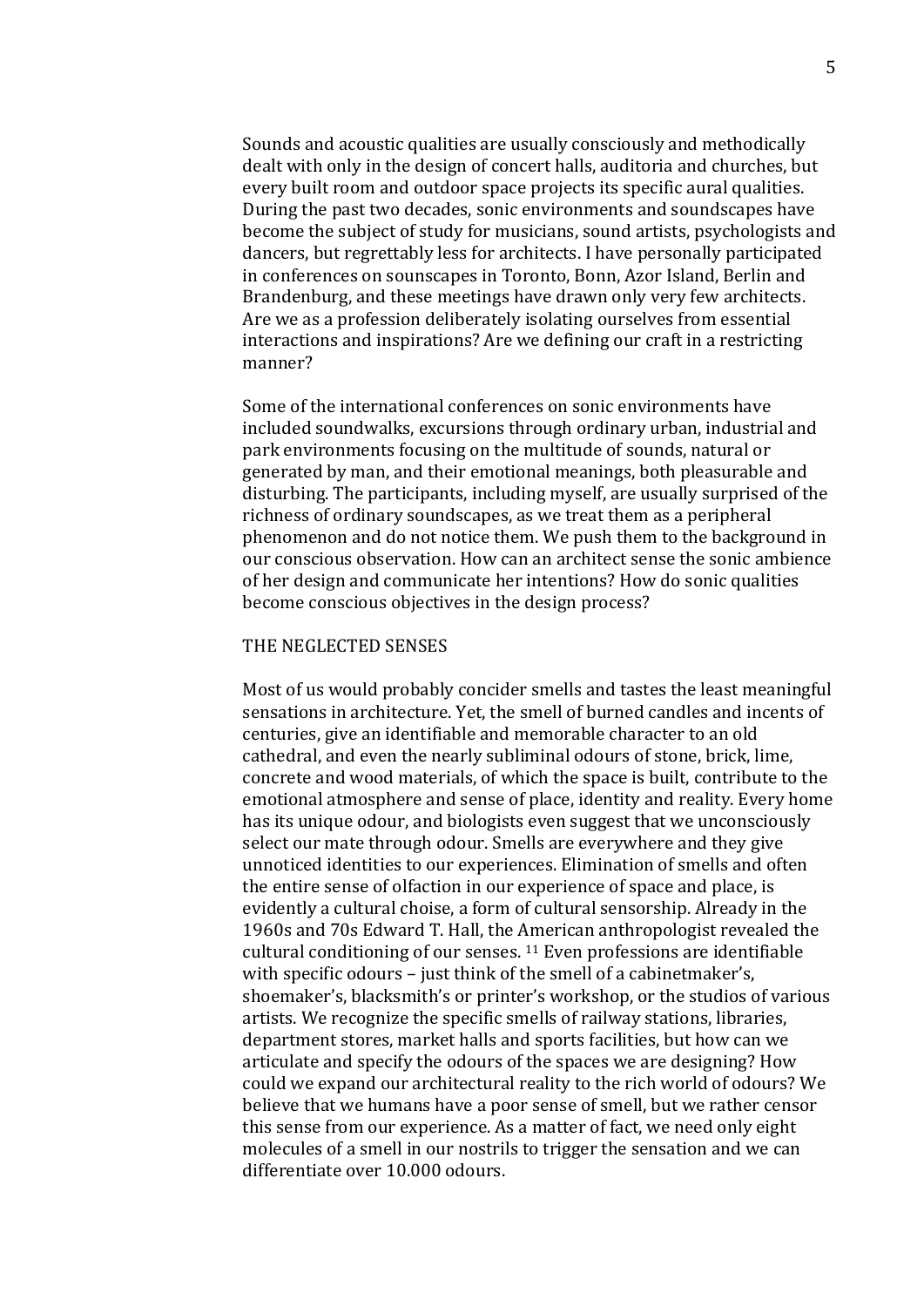Most architects would probably entirely deny the role of tastes in their design work. Yet, tastes and smells interact, and most materials, especially natural materials, such as various kinds of stones, woods, metals and textiles give rise to subliminal sensations of smell and taste, and we are especially emotionally turned to odours and tastes arising from the organic world; as we sense intutively our affinity with the living world. Colourful and polished marbles envoke experiences of taste, and even the desire to touch the surfaces with one's tongue. in the early infancy takes place through the mouth; it takes place through taste and the feel of the mouth. Psychoanalytical literature calls this internalization of the world through the mouth 'introjection'. We are not usually conscious of it, but sublminal experiences and invitations of taste are part of the architectural reality. Are there ways of utilizing smells and tastes as conscious qualities of architectural design? Shop decorators and department store designers are more sensitive to the power of smells in human experiences, association, desire and behaviour, than we architects. Why are we always directed to enter a departmnet store through the section containing fragrances and parfumes?

### DESIGNING EXPERIENCE

Design takes place primarily through visual media and communication, but during the past couple of decades the experiential and phenomenological interest has gained ground and challenged design based merely on visual composition, geometry and formal intentions. An interest in architectural ambiences and atmospheres is emerging and widening the understanding of the scope of architectural experiences and impacts beyond focused visual percepts and pure form, the determined ideals of modernism. The sense of scale and proportion alone can evoke specific ambiances, both appealing and irritating. Yet, proportional harmony, the longest western scientific tradition is hardly taught in any school of architecture today. I must confess that the proportions of Robert Venturi and Robert Stern make my head ache, as if I were forced to listen to music being played off-note.

The new interests and sensibilities suggest novel perceptions and design methods, such as the use of 'scores' and literary means for the purposes of concretizing and articulating layered, multi-sensory and dynamic experiences and temporal sequences, such as a walk through a park or a shopping street. They also suggest new realms of teaching, such as atmospheres, attunements, empathy and compassion. Most of all, we need to strenghten the training of our imaginations. Rainer Maria Rilke, one of the greatest poets of all time, suggested to his fellow poets that they should exercise their imaginations in the same way that bodies and muscles are trained.  $12W$ hy should imagination have a lesser role in architecture?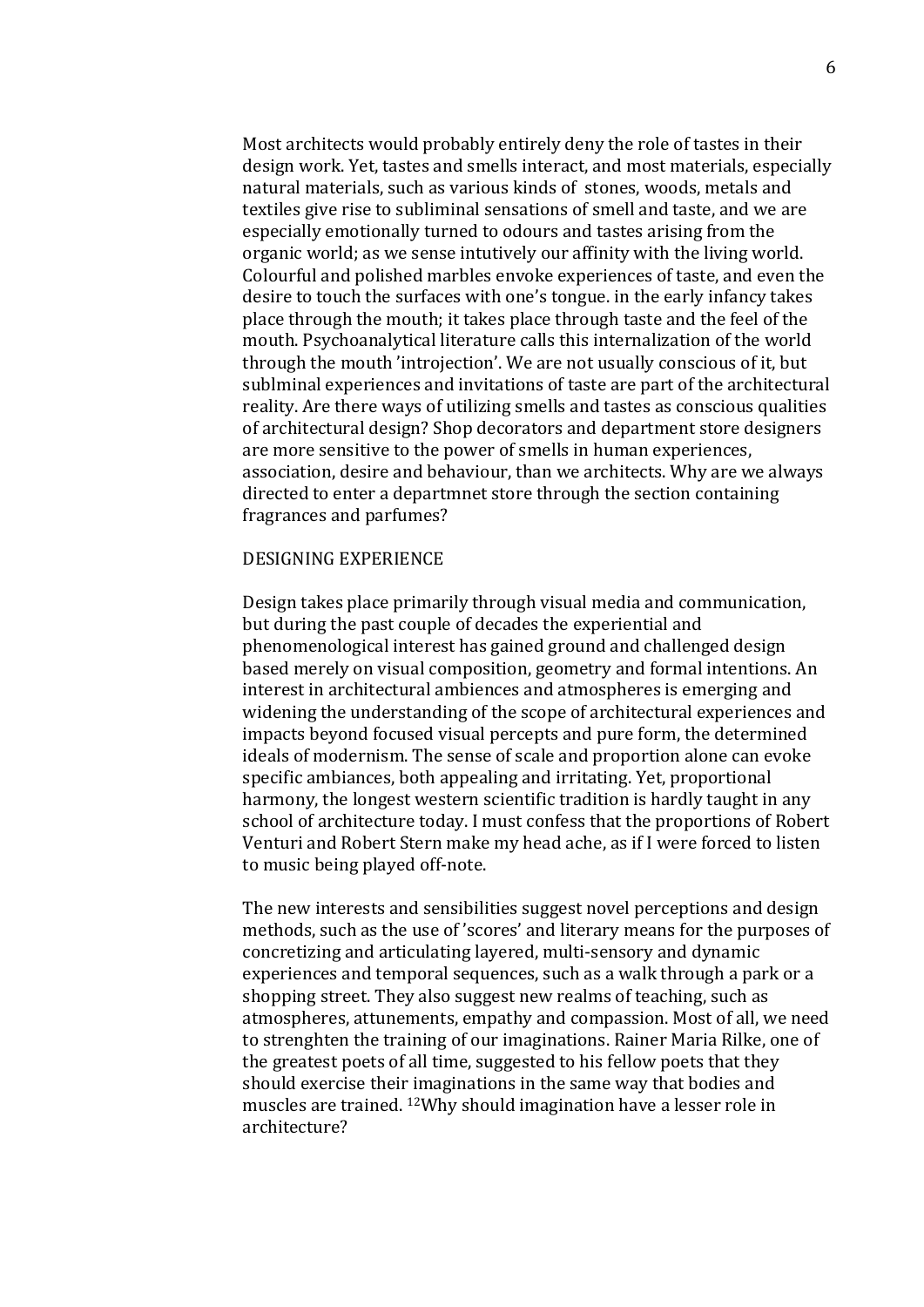An architectural entity has often the temporal sequencing and narrative context similar to literary, theatrical and cinematic entities, the approach, the first confrontation, entry lobby, main stair, main space, the interplay of space and details, etc..The artform of dance has developed ways of choreographing the temporal continuum of movements and fusion of sound and movement, whereas new music has introduced ways of scoring complex musical entities beyond traditional notation; even paintings have been used as visual sources for musical improvisation. Architecture is similarly a choreography of movements, actions, intentions, experiences and emotions. An experienced designer is able to read the dynamic progression of a projected building and its setting, but shouldn't we assist the clients and other participants in the design process to read the dynamic architectural score, not just the functional and technical qualities.

#### DESIGNING CHANGE AND AGING

Altogether, we architects tend to focus our attention on form, spatial relations, proportions and material juxtapositions, but we do not usually think of the buildings through time - how time, weather and wear effect its surfaces and atmosphere. Recently a collegue of mine asked me what I think of his idea of requiring some kind of a document anticipating the future character of the building, say after fifty years, as part of the application documnets for building permit. In fact, Alvar Aalto once said in an interview that his buildings should be judged only when fifty years have passed since their construction.

Garden and landscape design are engaged in processes of gradual and slow change, such as growth and decay, and the changing aesthetic effects of flowers and plants. The traditional techniques of architectural presentation depict static forms, not dynamic situations or processes of becoming and change. The notion of scores was introduced in the context of architecture in the 1960s by the American landscape architect Lawrence Halprin in his projects ranging from shopping streets to landscapes, parks and fountains. <sup>13</sup> Especially Halprin's waterfalls, such as the Fountain in the Civic Center of Portland, Oregon, are inspiring examples of an architecture that is fused with elements of movement, change and life. "Why is it that architecture and architects, unlike film and filmmakers, are so little interested in people during the design process? Why are they so theoretical, so distant from life in general", Jan Vrijman, the Dutch filmmaker asks. <sup>14</sup>

## LITERARY DESCRIPTION IN ARCHITECTURE

Along with the phenomenological and experiential interests in architecture and environments, new means of concretizing and mediating sensory and expressive realities have also emerged, especially the use of literary description and poetic suggestion. When reading a fine literary text, we imagine complex environmental entities, spaces, buildings, human situations and characters, on the basis of the author's verbal suggestions.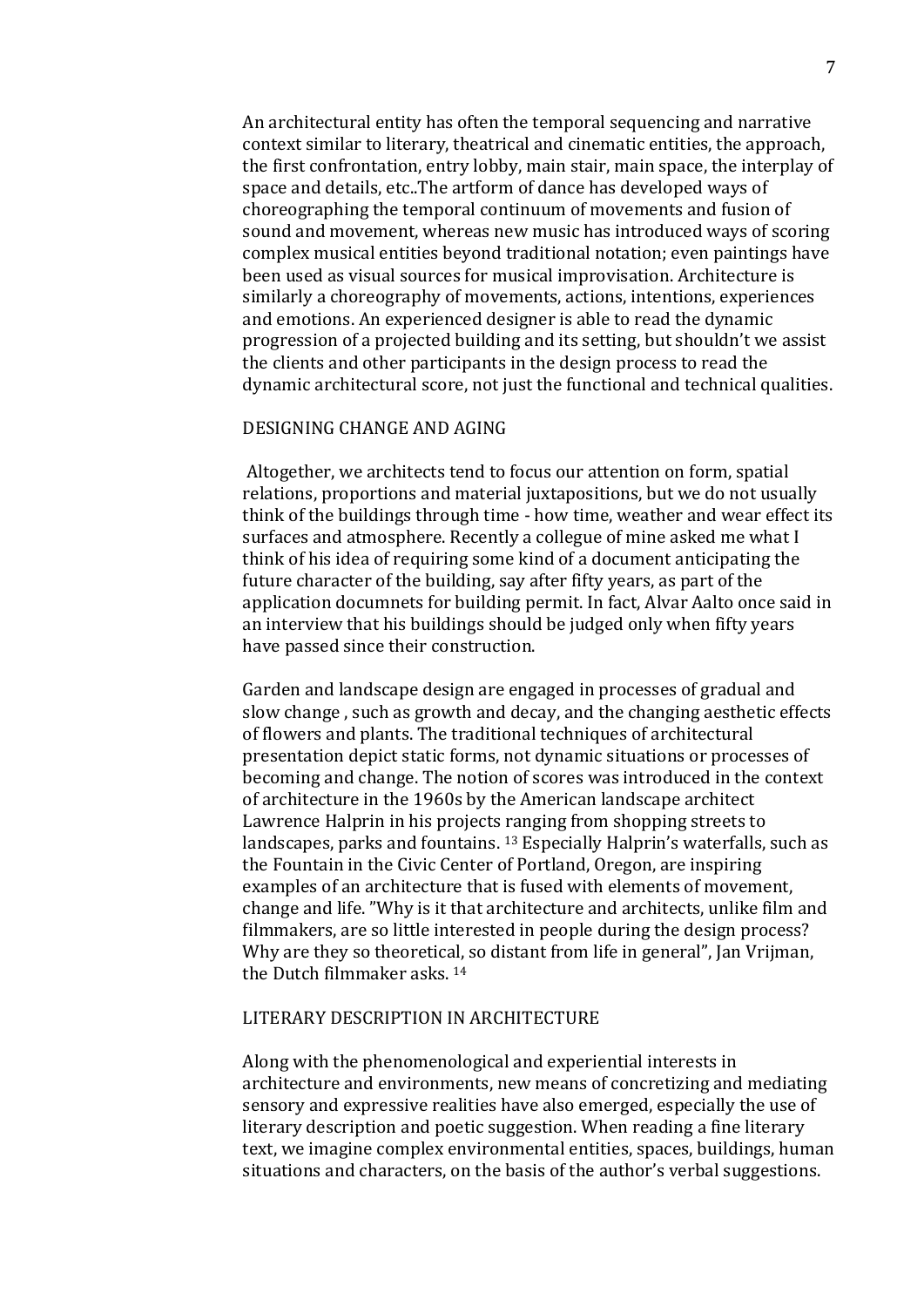We also imaginatively sense the illumination, sound and smell of the spaces. This magical capacity of the poet's or novelists's word could well expand the planner's and architect's spatial, situational and material imagination and communication beyond normal concepts of architecture. There are already studies in the architectural imagery in literature, such as Marilyn Chandler's book *Houses in American Fiction*. <sup>15</sup> I have myself written several essays on architecture in the history of paintings as well as  $cinema.$ <sup>16</sup>

In their Amangiri Resort hotel project in Kane County, Utah (1999-2008), Marwan Al-Sayed, Wendell Burnette and Rick Joy consciously focused on the fused and true experiential qualities through literary description, instead of showing the features of the visual design to the client through drawings.<sup>17</sup> Their project description begins as follows: 'Your car leaves thw highway, the rumble of the dirt road is felt, and the indication that you have arrived at the resort is marked by a simple yet exquisite metal "ranch gate" and a curving entry road that brings you up against the tall, mysterious sphinx-like rock formation that signals your arrival somewhere special. The sheer verticality of this rock formation mysteriously guards and and screens the view beyond. Passing by the horse stable on your right, the guests arrive around the bend of this entry rock and suddenly a distant view of wider landscape reveals itself. The road the straightens and heads towards a beautiful rock formation. An island in the midst of the "rock garden", A continuous fire emanates, sparkling reflections from up on the rock, luring the tires traveller to explore further'. The project description continues at length through the sequence of spaces, yet hardly mentions any ordinary architectural features. Instead, it points out views, feeling, and sensations revealed and articulated by the setting. It registers haptic experiences, sounds, smells and temperature differences with the same weight as visual impressions. The project is presented as a sequential narrative, like a film, not as a static formal composition.

A recent study in the use of verbal and literary means in urban design is Klaske Havik's book Urban Literacy: Reading and Writing Architecture  $(2016).$ <sup>18</sup> 'Writing architecture' is now turning into a valid concept. I wish to say in passing, that I have closed the design activities of my architecture office eight years ago, and have been writing ever since ten hours every day. But in my view, I have not changed my profession, I am now articulating architectural thoughts and experiences through words. But, words do also evoke and convey images and other sensory experiences.

#### THE BIOLOGICAL DIMENSION

In addition to the five Aristotelian senses, we have sensory systems that we have not consciously recognized or utilized in architecture at all. Steinerian philosophy categorizes twelve senses – touch, life sense, selfmovement sense, balance, smell, taste, vision, temperature sense, hearing, language sense, conceptual sense, and ego sense.  $^{19}$  Interestingly, also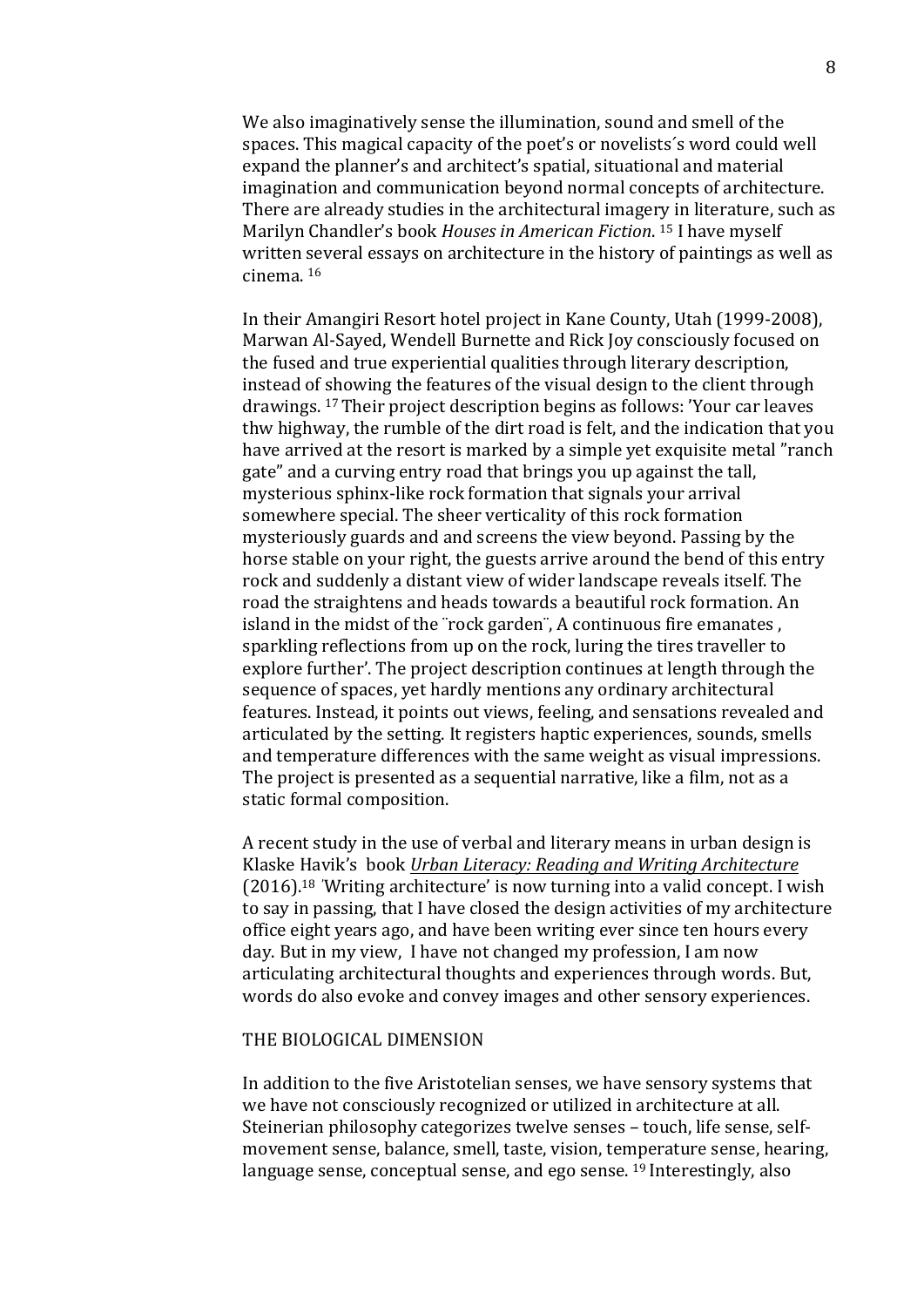Buddhist thought identifies twelve modes of human sensing. In my view, the most important sense in architectural experience is the existential sense (the Steinerian life sense and ego sense combined). We respond to architecture through our entire sense of being rather than vision in isolation.

## ARCHITECTURE AND THE FLESH OF THE WORLD

We do not really look at architecture through our eyes, as we are right there in the middle of it, in the shared "flesh of the world" – to use a notion by Merleau-Ponty.<sup>20</sup> Architectural experience is always an exchange and fusion; when I enter a space, the space enters me. How does an architect imagine, conceptualize and communicate experiences evoked by the existential sense? How do we communicate the sense of being at home, or the meaning of solitude and silence? Doesn't it appear that we are poorely equipped to articulate and communicate fundamental experiential experiences? To complicate the question of the senses and concretize their impacts, we have biologically determined mechanisms, such as unconsciously manipulated spatial distances in different behavioural situations, which the anthropologist Edward T. Hall revealed in his seminal books during the 1960s and 70s.<sup>11</sup> These unconscious mechanisms are amazingly precise. An actor needs to intuite the distances that individuals automatically take when they are furious, angry or in a sentimental mood. Do we architects understand these internal biological dynamics of spatial dimensions? Hall also showed the culture specific roles and hierarchies of the senses, and these anthropological facts question the ethical ground of design activities across cultural boundaries. Design in an alien cultural context implies necessarily the danger of misinterpretation and oversimplification of subliminal behavioural codes and the neglect of sensory realities alien to the differing cultural background of the designer. Due to the essential role of culture in the field of architecture, the uncritically accepted processes of globalization are fundamentally disputable. We have been witnessing uncritical architectural export accross all cultural boundaries, but in an anthropoligical or psychological analyses they are doomed to fail. Should architectural export be banned? In my view it shoudl, or at least subjected to an examination of the designer's sensitivity to cultural isues. Hall also pointed out that research had revealed that even our endoctrine glands communicate with the outside world and with other humans.<sup>12</sup> The latest expansion in the understanding of how we are interacting with the world is the research on our intestinal bacteria, which process vital information and reactions of our metabolism in relation to our life situation. What are the consequences of the fact that we have more bacterial DNA than human DNA in our understanding of environmental design?

It is beyond doubt that the architect's task calls for an understanding of phenomena beyond vision, and subtleties of interaction that can hardly be conceived and communicated through visual means. The seminal requirement in today's research, education and practice, is to expand the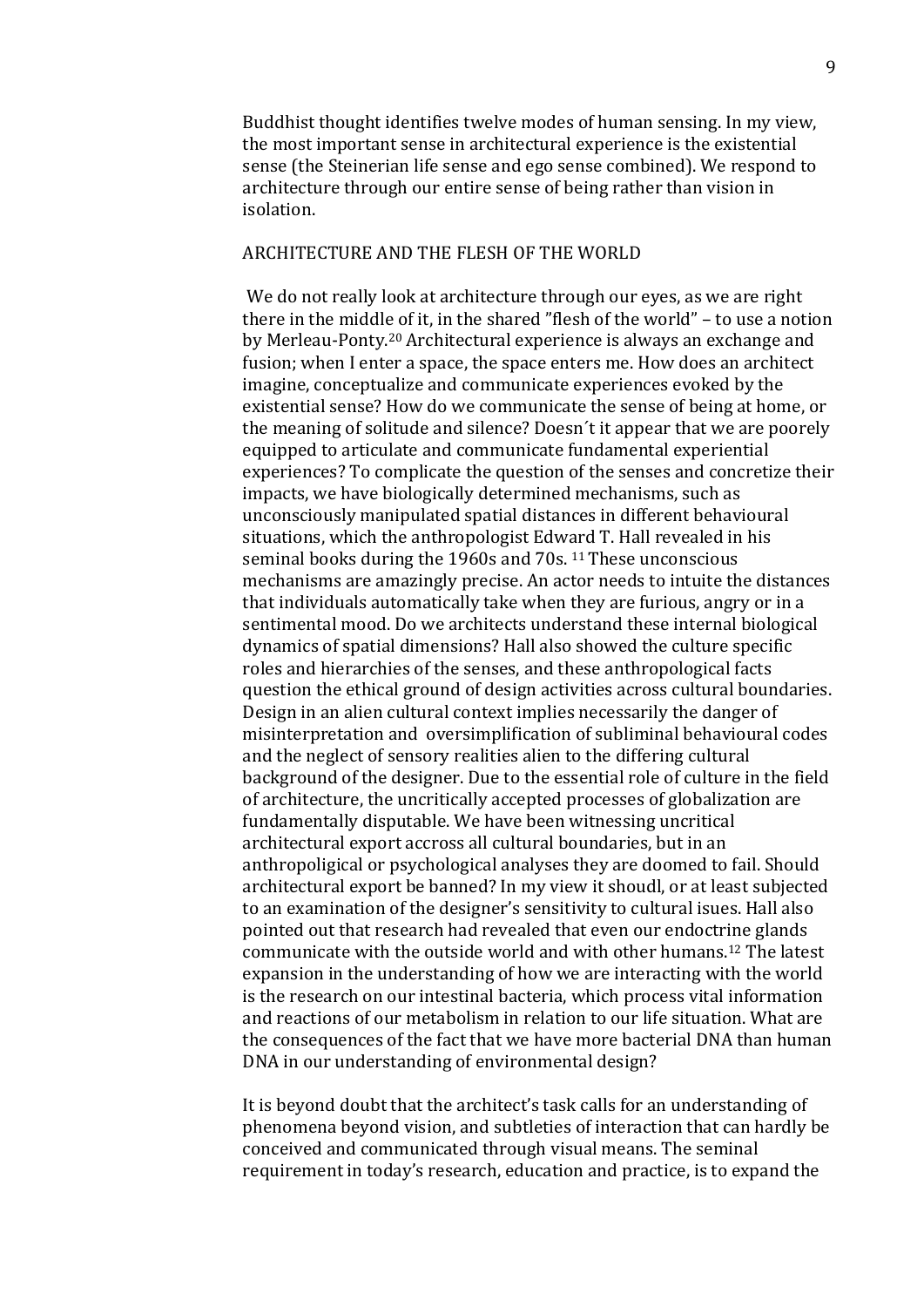designer's imaginative, experiential and empathic capacities beyond the visual realm into an embodied, empathic and immersive identification and understanding. Our senses and behaviour are fundamentally biologically conditioned, and architectural education should also include aspects of anthropology and biology. Again, Alvar Aalto saw the connection of architecture and biology: I have developed a feeling that architecture and its details are somehow part of biology.<sup> $23$ </sup> I wish to argue that the veracity of our experienced reality is in its layered, orchestrated, and interactive essence, which engages us as complete human beings with all our senses, emotions, instincts, memories and imagination. The reality of both architecture and our life world is a 'thick' and multi-layered reality.

These questions call for a biological and bio-historical understanding of ourselves, and that understanding may eventually answer the questions that have been posed above. 'Our greatest problem arises from the fact that we do not know what we are, and do not agree on what we want to become', Edward O. Wilson, the biologist and spokesman of *Biophilia*, 'the science and ethics of life', argues thoughtprovokingly. <sup>24</sup> Design also needs to be grounded in a biologically informed undertanding. In one of his essays, the Nobel laureate poet, Joseph Brodsky, makes an unexpected remark: "The purpose of evolution, believe it not, is beauty." <sup>25</sup> This argument appears as a polemical expression of a poet, but scientist have recently turned back to Charles Darwin's theory of the evolution of species published in 1859 and especially the second book, which he wrote a few years later, *The Decent of Man*, in 1871. <sup>26</sup> He wrote the second book after having realised that his first theory of evolution does not explain all the variations in species. The second book was silenced in the Victorian age, because it suggests that there are two interacting processes of evolution, the evolutionary mechanism, which he described in his first book, and an autonomous aesthetic choise excercised by the female sex of the animal species in selecting the mate. Scientists have recently modelled the evolutionary process mathematically, and they confirm that, indeed, only the combination of the two Darwinian processes explains all the natural variation. So, beauty seems to be a constitutive force in the processes of nature, "believe it not", to quote Brodsky's visionary statement.

Notes, sources:

<sup>1</sup> Maurice Merleau-Ponty, "The Film and the New Psychilogy", The Visible and the *Invisible* (Evanston, IL: Nortwestern University Press, 1968), p. 48.

<sup>2</sup> See, for instance, Robert Mandrou as quoted in Jay Martin, *Downcast Eyes - The Denigration of Vision in Twentieth-century French Thought* (Berkeley and Los Angeles: California University Press, 1994), pp. 34-35.

<sup>3</sup> Le Corbusier, *Towards a New Architecture* (London: The Architectural Press, 1959).

<sup>4</sup> Gaston Bachelard, *Water and Dreams: An Essay On the Imagination of Matter*. (Dallas, Texas: The Pegasus Foundation, 1983), p. 1.